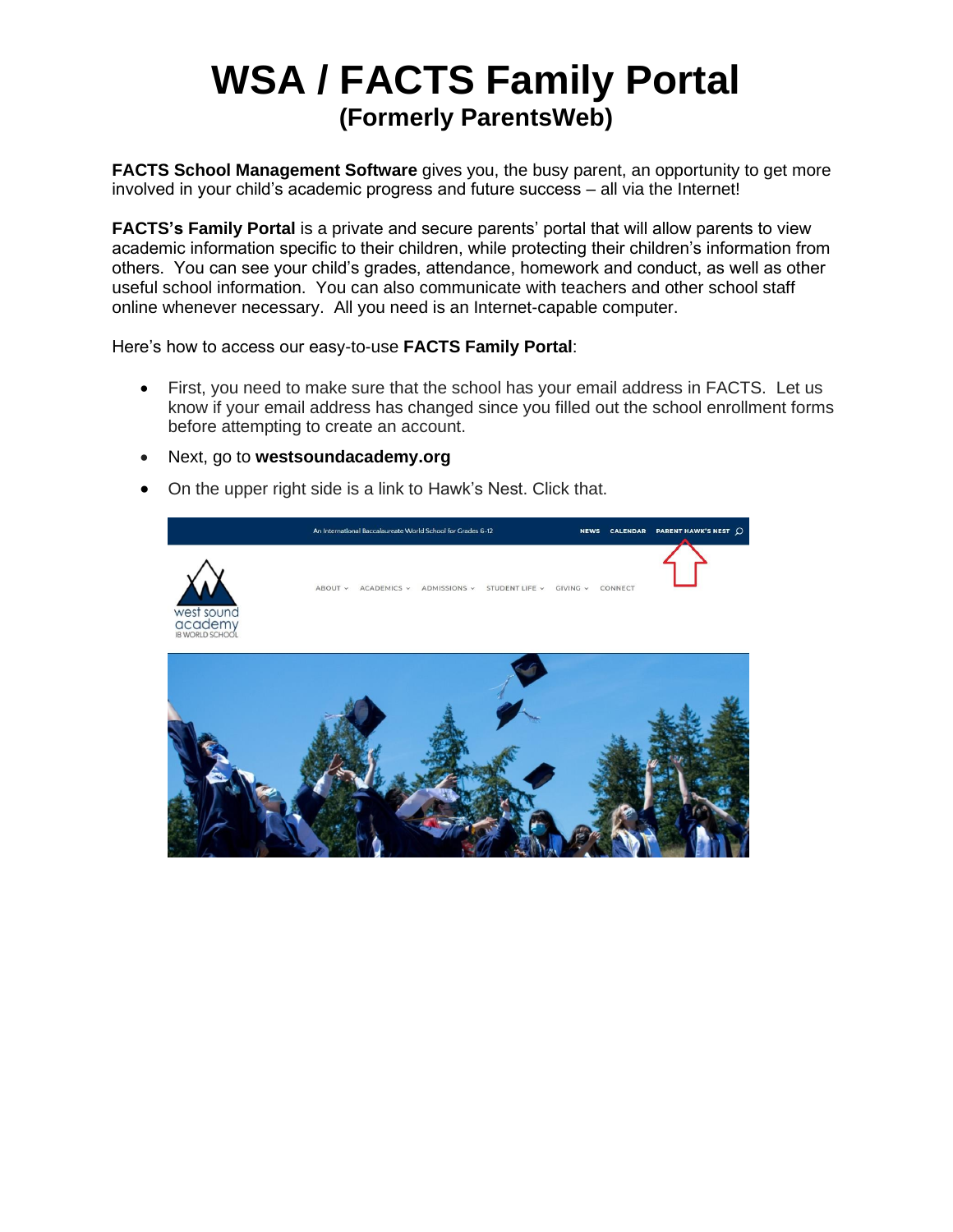• In the Hawk's Nest click FACTS Family Portal Login

## PARENT HAWK'S NEST



**School Blog** 



Declaration Day 2021: Craduation Buy 2016<br>Graduating seniors<br>announce their fall<br>plans May 18, 2021 | Uncategorized By Susan Trower. West Sound



Feb 4, 2021 | All School By Karen Mattick. A few years ago, walking the long way back to my<br>classroom from Baker Hall, I noticed a strange growth hugging the curb



• Enter the District Code: ws-wa then click **Create New Family Portal Account**.



| <b>Family Portal Login</b>                |  |  |  |  |  |  |
|-------------------------------------------|--|--|--|--|--|--|
| <b>District Code:</b><br>wa Here<br>ws-wa |  |  |  |  |  |  |
| User Name:                                |  |  |  |  |  |  |
| Password (case-sensitive):                |  |  |  |  |  |  |
| Forgot User Name/Password?                |  |  |  |  |  |  |
| Student<br>Staff<br>Parent                |  |  |  |  |  |  |
| Login                                     |  |  |  |  |  |  |
| <b>Create New Family Portal Account</b>   |  |  |  |  |  |  |

Powered By FACTS | Privacy Policy